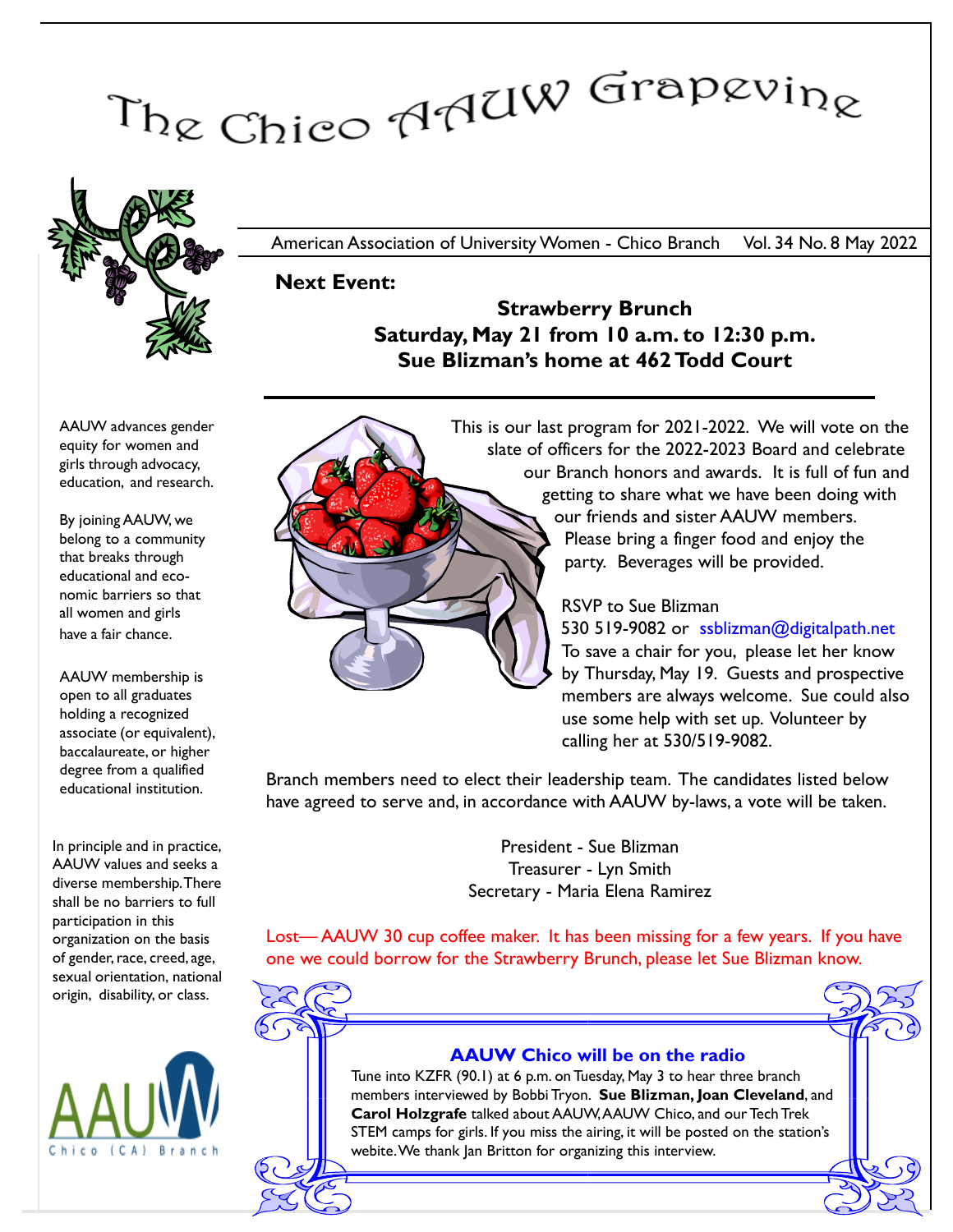# Message from the President

#### Branch Officers

President - Jan Britton Vice President - Sue Blizman Membership - Lyn Smith Finance - Pam Bodnar Secretary - Maria Elena Ramirez Newsletter Editor - Jana Lawton Public Policy - Carol Holzgrafe Tech Trek Coordinator - Joan Cleveland Technology - Helen Gesick Historian historian needed



#### Dear friends,

We have been very busy this month. We had a successful Antique Appraisal Faire building more than one girl though additional Build-A-Girl donations. If you don't know about Build-A-Girl, we will have a display that explains it at our Spring Strawberry Brunch. Stop by and see it. The appraisers assessed numerous antiques from dolls and jewelry to clocks. We raised more than we had at previous Faires. We also received donations via a drawing for an American Brilliant cut glass pitcher and glasses.The winner of the drawing was so excited because the set she had from her mother was destroyed in the Paradise fire. It was so exciting to present her with her prize that was generously donated by member, Jackie McClain. Thank you Jackie for giving this additional incentive to donate to Tech Trek!

In April, a number of our members attended the annual North Valley Interbranch Council luncheon. The lunch was elegant and delicious. We had good representation from Chico and it was a joy to meet other members from Marysville, Yuba City, Gridley, Paradise, and Oroville. We got to meet our newest Interbranch Council member from Redding and plan on having a joint meeting between Chico and Redding members in the coming year.

What was really exciting about April was finding our book groups back in full swing and meeting in person once again. We look forward to future meetings and to giving you an overview of more of these groups in upcoming newsletters.

We also chose the girls who will be attending TechTrek camp at UC, Davis during July. Coming soon is the annual event in Oroville, on Friday, April 29, where we introduce our Chico and Paradise girls to those selected from Oroville, Yuba City/ Marysville, Gridley, and Redding. It is a lovely event held at the Lott Home in Oroville. All members are welcome to come. The cost is \$10 for attendees, but the girls and their families do not have to pay. We will car pool to this event.

I am sad to say this is my last President's Corner message. It has been a wonderful privilege and honor to be your president for the past two years and your vicepresident before this. I want to thank all of you because this is a job that you do not do by yourself. I had wonderful support from the entire board and membership. Over the past two years, we had to make enormous changes by having to learn to conduct our meetings on Zoom. But this kept us safe and connected when we needed connections with one another the most. We weathered the quarantining and the many accommodations and even added valuable new members to our group. While the COVID outlook is still uncertain, it is clear that our AAUW branch is strong and will continue on for years to come.. Thank you all for your work and for allowing me to be your president. I will remain on the board as Program Chair. It will be good to see all of you in the coming year. Thank you!

Jan Britton Chico AAUW President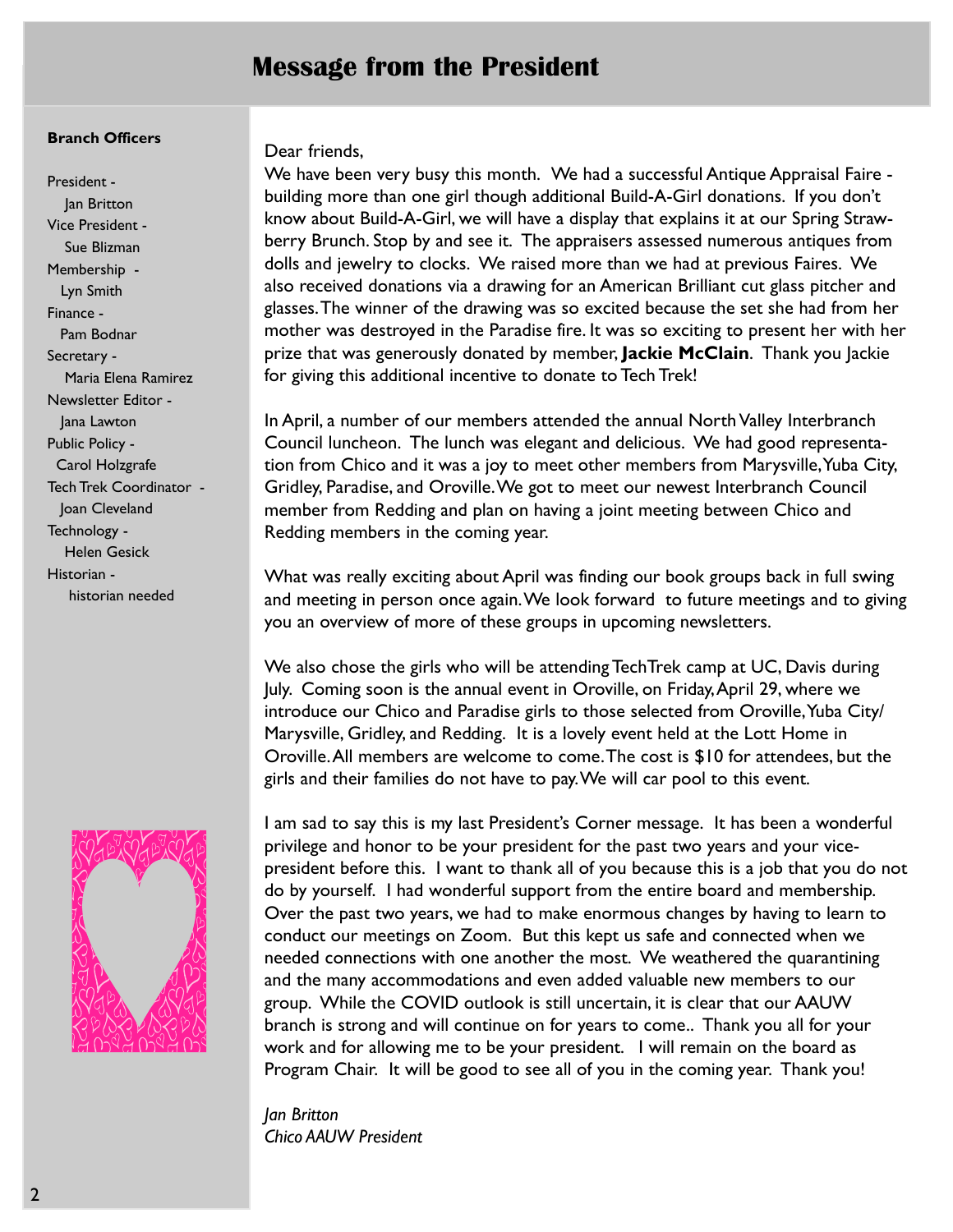# Branch News and Notes



A High Tea "Teaser" HOLD THE DATE!

Mark Sunday, September 25 (afternoon) on your calendar for the 2022 High Tea Scholarship Fundraiser! Where? Where else, but a very British venue.

For now, just get your hat ready! If you have the competitive spirit, you might want to "Google" Fascinators. More details to come...

# TECH TREK

We've selected our 2022 Tech Trekkers! STEM Camp at UC Davis will be held July 17-23. Our three-person interview committee this year included me, Carol Holzgrafe, and Janet Rechtman. From a promising group of nominees, we chose seven students we believe will gain from being a Tech Trekker, and whose personality and talents will add to our week-long STEM camp. The girls have until May 1st to complete their online registration.

Coming Event - Friday evening April 29th at 5:30 p.m. – Please join us to meet our campers at the annual picnic, held on the patio at Oroville's historic Lott Home, located in Sank Park.The picnic is held so parents and campers from Chico, Paradise, Gridley and Oroville and AAUW members can meet one another and learn about what to expect at camp. I hope you'll plan to attend!

Joan Cleveland, Tech Trek Branch Coordinator

## Finance Team Gives Membership Renewal Update

It will soon be time to renew your AAUW membership for the coming year. The world of technology is surging ahead and AAUW National is meeting the challenge. There are several updates and changes to the website of which you should become familiar. Recently, all members received an email instructing us to log in to the AAUW National website and create a new password in order to allow access to the newly established COMMUNITY HUB.The HUB will eventually contain important AAUW information including the membership renewal process and dues payment.

REMINDER – this is "a work in progress" so, please wait for further instructions regarding the renewal process coming soon. DUES INCREASE:AAUW National dues will increase by \$5 and our local Chico dues will increase by \$2 this year. The total renewal price will be \$105 which includes National, State (CA) and Chico dues.As we patiently await the completion of the COMMUNITY HUB we begin to envision the exciting return to many in-person AAUW events and celebrations.

Pam Bodnar, Marilyn Myrick and Lyn Smith

Note: If you require assistance accessing the website and creating your new password you can contact the AAUW helpline at 202-785-7782 between 7a.m. – 2 p.m. They are very helpful!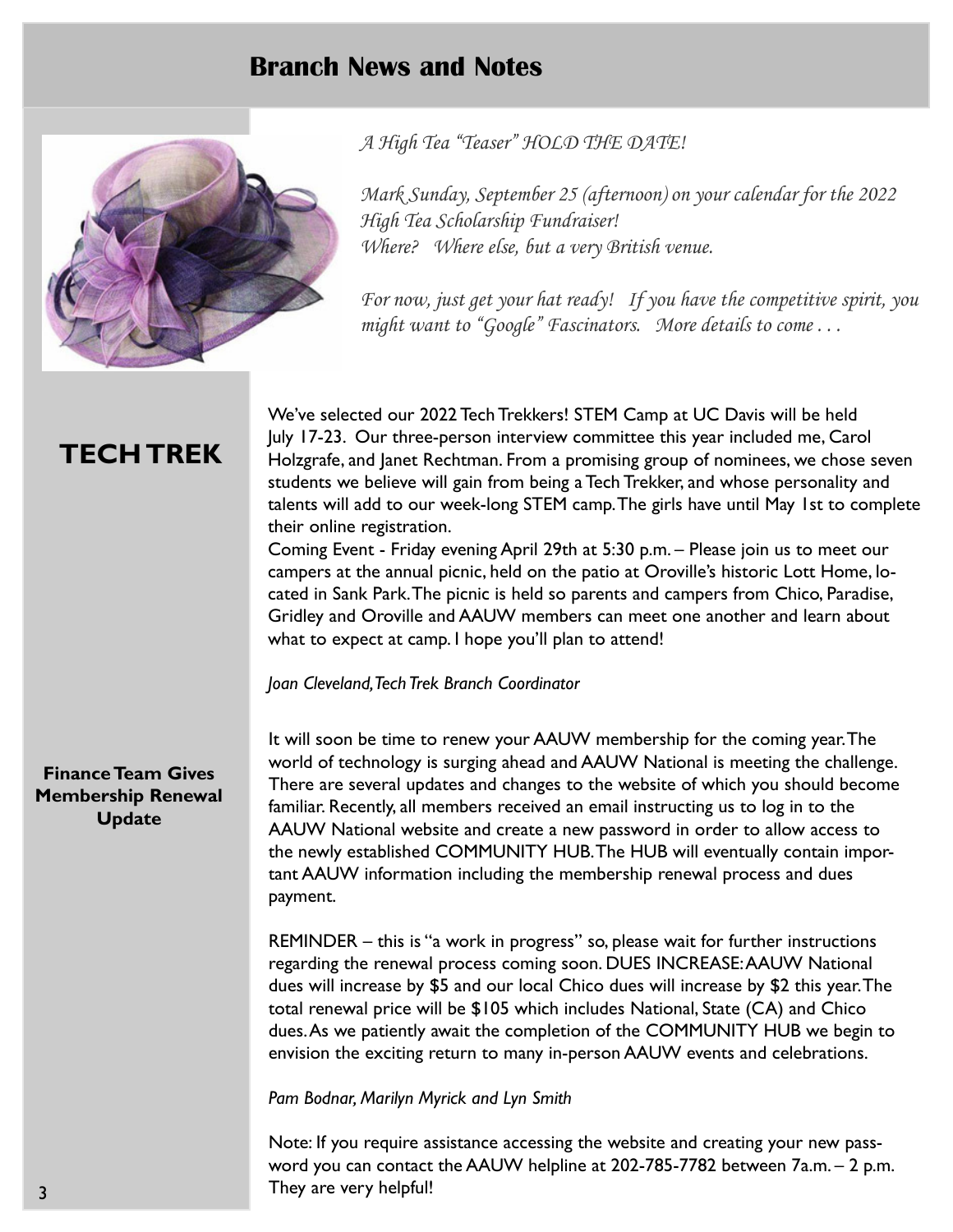## An AFaire to Remember

Thank you from your Tech Trek fundraising committee

The Antique Appraisal Faire is our event to raise funds to send seven Chico girls to Tech Trek camp at UC, Davis this summer. It was successful both in raising awareness about our program and also in raising money. The cost of sending a girl to camp this year is \$900. The girls are asked to raise \$50 themsleves, if possible. We needed to raise about \$6,000. This year, over \$4000 was raised from appraisals, very generous members, and a scholarship from Chico Soroptimists.Thank you! Thank you!

Donations to support this project are accepted at any time and can be mailed to our treasurer, Pam Bodnar. Payee is AAUW SPF (Special Projects Fund).

We couldn't do it without our volunteer appraisers who donate their time and expertise to help us raise money. Shown below are jewelry experts Beth Dooley and Kathy Squyres, and Sam Kissee, glass aficionado extraordinaire, and the man who helps recruit all the other appraisers.





We couldn't have had a more deserving winner of our raffle prize than Carol Murdoch, a retired teacher. The American Brilliant cut glass pitcher and glass set, donated by Jackie McClain, was similar to one she lost in the Paradise Camp Fire which had belonged to her mother.

The CHICO GRAPE-VINE is published by the Chico Branch of AAUW. Items for inclusion can be mailed to Jana Lawton, newsletter editor, 1112 Bidwell Avenue, Chico, CA 95926 or e-mailed to jdlawton72@gmail.com (preferred)

Tech Trek alums are always a helpful addition to the Faire; welcoming people and assisting in getting them to the appropriate appraiser. This year we had help from Kaiya Struft and Joye Shen (show here with Build-A-Girl). They both attended camp in 2018.

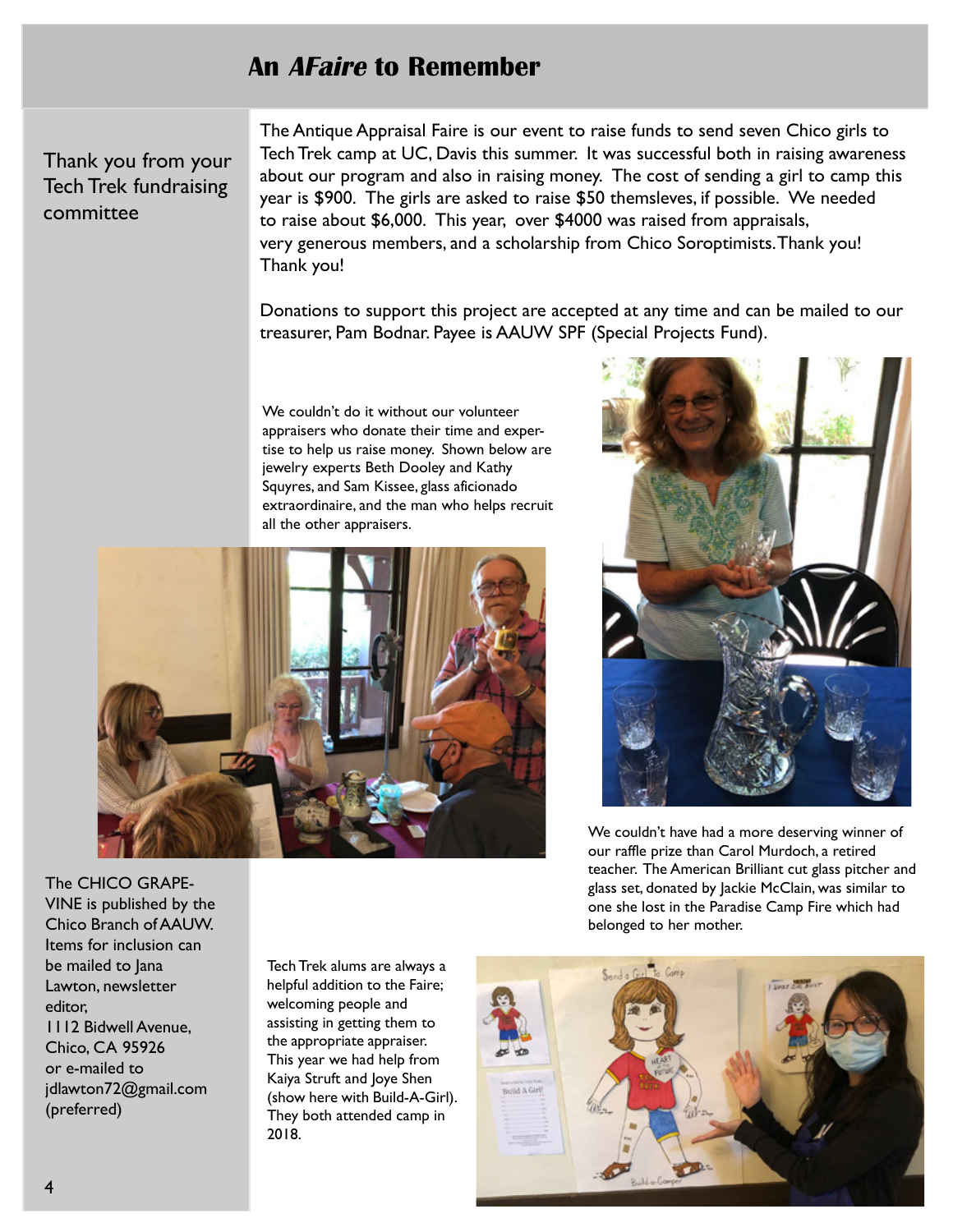# Interest Sections

#### New to AAUW?

Call a group leader for more information about a section you might find of interest. A few have reached capacity but most would welcome new members.



#### Les Flaneurs

Carol Holzgrafe - (530) 774-4009 The group usually meets Tuesdays, Thursdays, and/or Saturdays at 8:30 or 9:30 a.m. depending on the season. A walking/talking group of Chico and Paradise members who wander through local parks and neighborhoods - and sometimes farther afield - commenting on landscaping, architecture, and life, and getting exercise. Email or call for schedule if you might be interested. Carol Holzgrafe, carol@holzgrafe.com, (530) 874-6906 or Satsie Veith at (530) 570-3550.

Wine and Whine, the Spring Version Meets the 3rd Wednesday at 5:30 p.m. Locations change each month Please contact Carol Holzgrafe, carol@holzgrafe.com if you want to join in. And bring a friend or relative. We are nice people. On hold until June, and then . . . watch out for an outdoor wine tasting and, since we haven't met in months, much whining!

## Out to Lunch

Group meets on 2nd Thursday Call Lyn Smith at (530) 636-4984 to make a reservation. Both Paradise and Chico branch members welcome.

## Computer and iPad Group

Helen Gesick (530) 570-5185 Meets 3rd Tuesday at 2:00 p.m. Call Helen for information. Decision on meeeting in person or on Zoom will be made month to month.



## Foreign Policy Discussion Group

.

Roxanne Ferry - 891-1722 All welcome. Group meets 4th Monday at 7 p.m. Jun 27 - Foreign policy, economic power, and US industrial policy Hosted by Lyn Smith at 25 Abbott Circle (530)636-4984



#### Evening Book Discussion Group

Mary Huntsinger (530) 521-1323 Group meets at 7:00 p.m. on 2nd Tuesday Call for update on book selections and locations.

#### Ethnic Writers Book Discussion Group

Severance Dolan 433-0258 All welcome! Group meets at 1:00 p.m. on 4th Wednesday May 25 - Eat the Buddha: Life and Death in a Tibetan Town by Barbara Demick. Hosted by Sue Blizman at 462 Todd Court

#### Non-fiction Book Discussion Group

Group meets on 1st Friday at 10 a.m. Contact Susan Critchfield for Zoom info at (530) 519-3460. Group decides each month if there will be Zoom or in-person sessions

#### Mystery Book Discussion Group

Denise Worth (530) 343-5711 Group meets at 3 p.m. on 3rd Wednesday May 18 - Read either book by Denise Mina (The Field of Blood or The Dead Hour) Hosted by Denise at 798 Sierra View Way

#### Friday Book Discussion Group

Severance Dolan (530) 433-0258 Group meets at 10 a.m. on 4th Friday at Woodoak condominium club house located at 555 Vallombrosa

Apr 22 - The Personal Librarian by Marie Benedict and Victor Christopher Murray. New members welcome. Contact Severance if you're interested in joining.